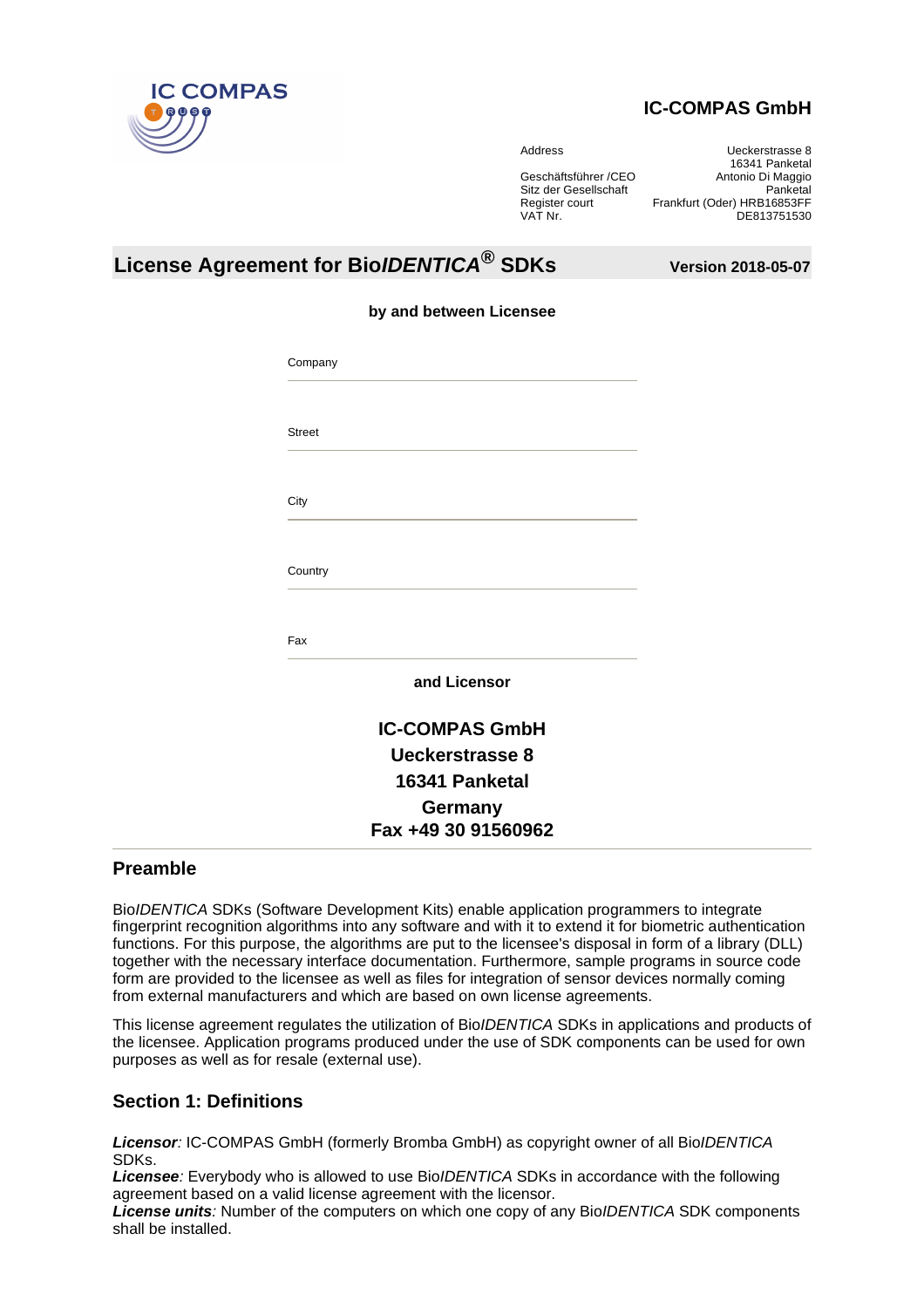**Internal use**: E.g., usage without resale, such as usage in the own company. Sign: Licensee and end user is the same legal person.

**External use**: Integration of non-confidential Bio*IDENTICA* SDK components in new products dedicated for resale, which means: licensee and end user are different legal persons. **SDK components:** All components of the Bio*IDENTICA* SDK, which is source code, object code, and documentation, on which the licensor is owner of all copyrights.

**Confidential SDK components**: SDK components marked as confidential. That can be: source code, documentation. Strictly confidential is, in particular, the information about interfaces. **Non-confidential SDK components**: SDK components not marked as confidential. That can be driver software, algorithms libraries, and documentation.

**External components:** All components of the Bio*IDENTICA* SDKs namely object code, source code, documentation, to which the licensor only has the right of transmission under separate license agreements. This mainly concerns device driver software for sensor devices.

**Overall program**: Program ("application program") produced by the licensee in which, besides further autonomous program parts, also non-confidential SDK components are integrated.

## **Section 2: Right of use**

## **§ 1 Completion of contract**

(1) The licensor grants the licensee a payable, not transferable, non-exclusive, temporal unlimited right to use his confidential SDK components.

(2) The licensor grants the licensee the right to transfer the use of his confidential SDK components to an external substitutional subcontractor, if the licensee takes care that this does not violate the terms of this license contract.

(3) The licensor grants the licensee a payable, transferable, non-exclusive, temporal unlimited right to use his non-confidential SDK components.

(4) The basic license fee separately appointed with the licensee has to be paid to the licensor or to his named representative. After the complete payment, the license fee entitles to use a license unit. The prices for additional license units are arranged separately, too.

(5) The license contract always becomes valid between the original licensor, which is IC-COMPAS GmbH and the licensee, even if the licensee attained the SDK components of a third party.

## **§ 2 Rights to use the confidential SDK components**

(1) The licensee has the right to copy confidential SDK components on one computer for the purposes of development and, therefore, to make duplications of the components provided that it is necessary.

(2) The licensee has the right to use the confidential SDK components for the development of arbitrary many software applications and products.

(3) The licensee has the right to change, to process and to use the confidential source code in any way in the context of development. Derivations of the confidential source codes should not infringe the inherent rights of the author.

## **§ 3 Rights to use the non-confidential SDK components**

The licensee has the right to make as many copies of the non-confidential SDK components together with the application software created by himself for the same number of computers (clients, server etc.) as corresponds to the number of license units acquired by him. Neither the number of the users of the application software nor the number of different application programs is relevant.

## **§ 4 Rights to use the over-all programs**

(1) The licensee is allowed to use the non-confidential SDK components with other autonomous programs to create a new program and to exploit it even if the autonomous programs are not licensed under these terms.

(2) By using the non-confidential SDK components in a context of an overall program these license terms only apply for SDK components not for the overall program or other programs combined with the SDK components.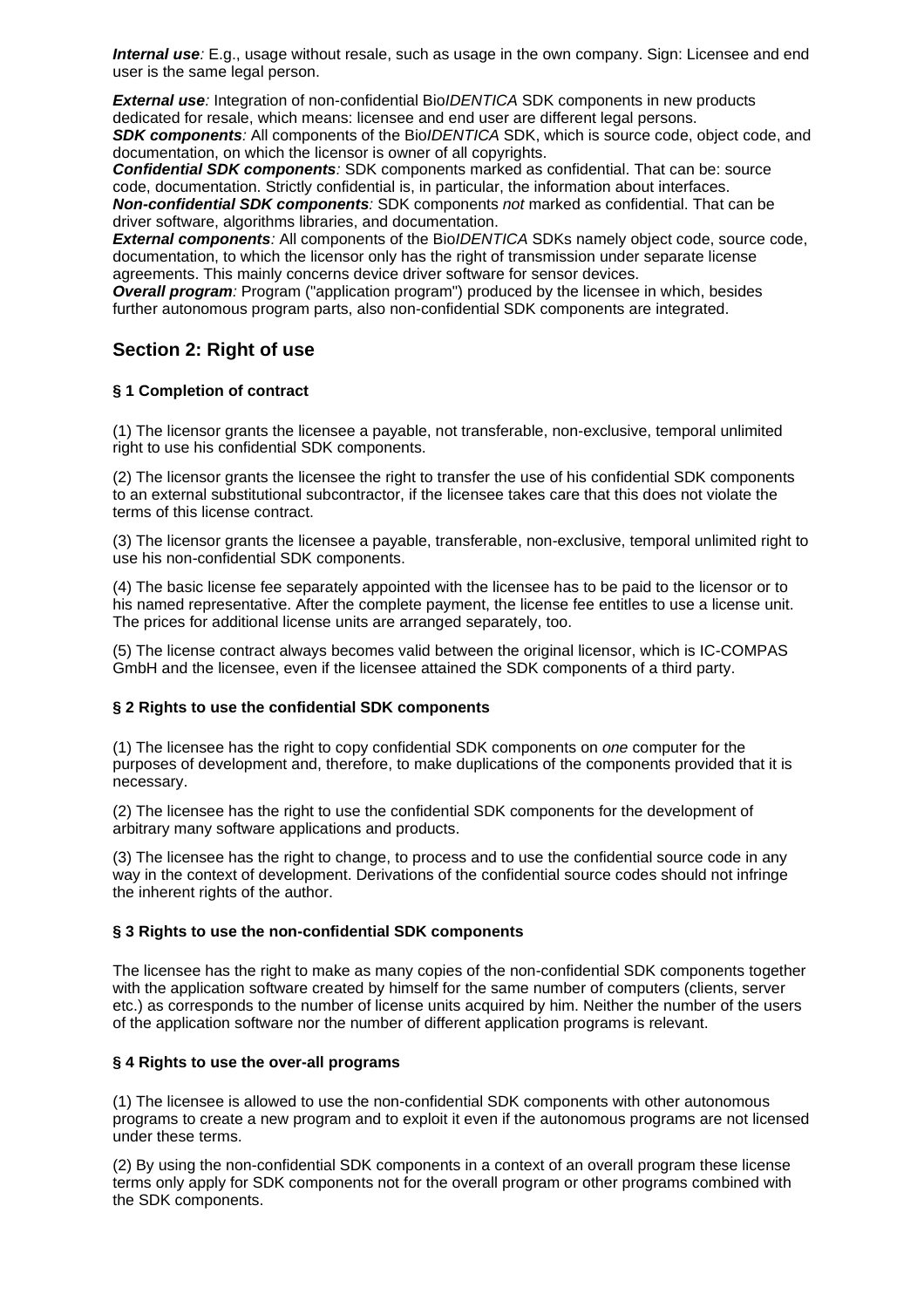# **Section 3: User obligations**

## **§ 5 Confidentiality**

(1) The licensee is bound not to disclose any confidential SDK components. This also to applies against external users of the SDK components.

(2) To guarantee the confidentiality of the confidential SDK documentation, the licensee will neither publish the source code of his application program nor form parts of his products in a way that confidential information about the SDK can be won from it with simple methods.

## **§ 6 External use**

(1) The licensee informs the licensor before an external use of the SDK about the planned application or the planned product in a writing documented form.

(2) The licensee will take care that these regulations will not be infringed when distributing license units in the context of overall programs. This may be done, e.g., by own license regulations or other suitable measures. Especially, the licensee will not refrain any necessary measures preventing the SDK software from any unauthorized use.

## **§ 7 Due diligence**

The licensee guarantees that through professional and careful development of the overall program, the prestige of the licensor will not be damaged. In the case of external use, the licensor is entitled to audit the quality of the overall program and in the case of inadequate quality to prohibit any use of the SDK components.

#### **§ 8 Bookkeeping**

The licensee is indebted to register the number of the used license units. The licensor may engage an independent auditor, who is subject to secrecy, for controlling the license records of the licensee concerning the license units and its balance. If a license infringement is detected the licensee has to bear the fees, otherwise the licensor has to pay.

## **Section 4: Special agreements and extinction of rights**

## **§ 9 Special agreements**

Deviations of these license regulations are possible, if special written agreements are fixed between the licensor and licensee.

## **§ 10 Third party rights and public prohibitions**

If the licensee is forced to deviate from these license regulations partially or on the whole when using any SDK components due to public prohibitions he is not allowed to use any SDK components at all.

## **§ 11 Extinction of rights due to license infringements**

(1) If the licensee infringes this license agreement, all his exploitation and use rights concerning the SDK library directly laps with effect also for the past.

(2) There is no claim on repayment of paid license expenses.

(3) The extinction of the usage rights has no influence on third parties rights as long as they do not infringe license regulations themselves.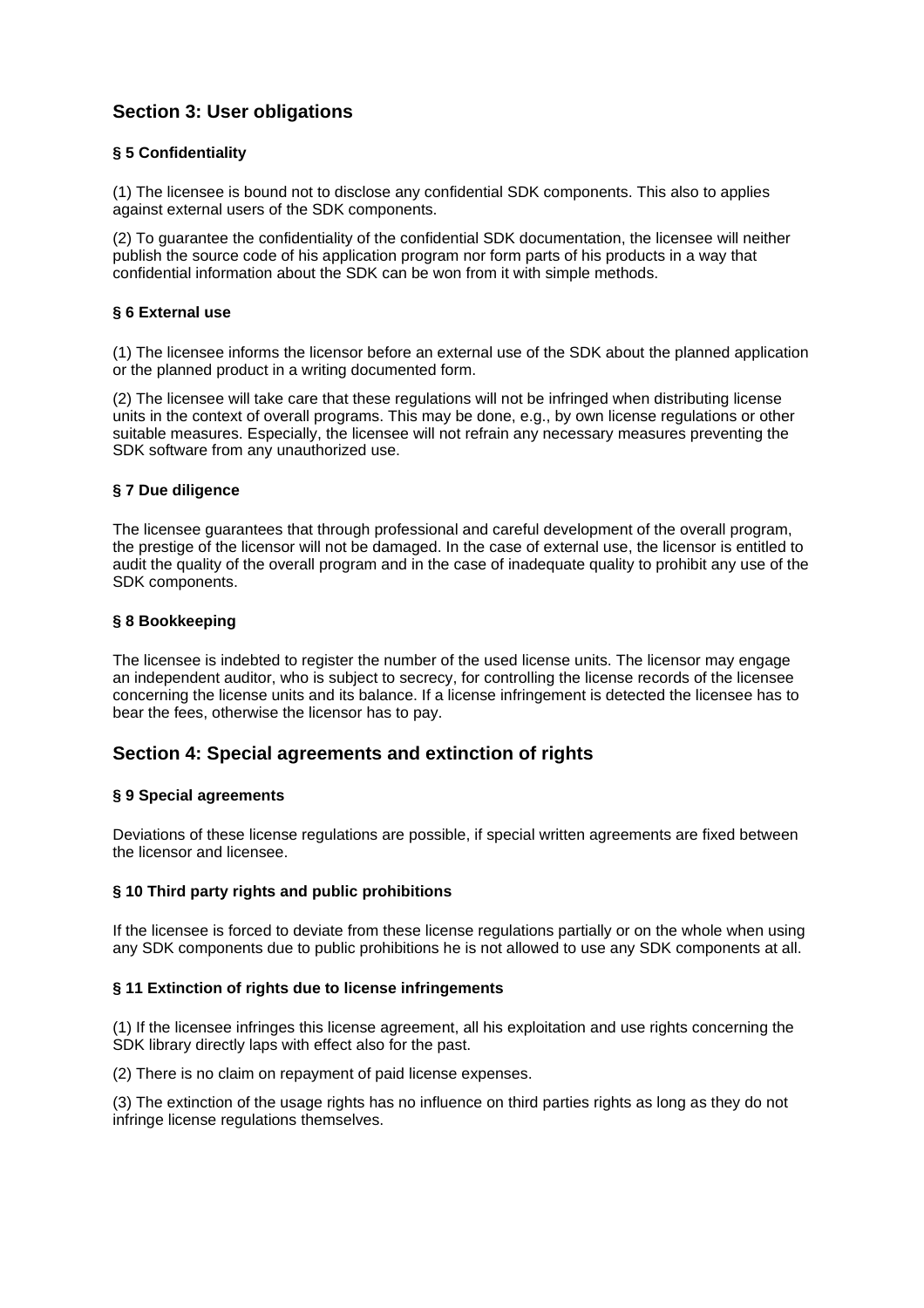# **Section 5: Liability and guarantee**

## **§ 12 Warranty claims**

(1) Defects of the delivered software, physical and legal defects, including the documentation and other documents will be remedied by the licensor within a one year period. The period begins when the software is delivered. The licensee has to announce any defect directly and immediately to the licensor. The licensor has the choice to remedy the defects by elimination of the defect or by redelivering software without defects. If the software has to be delivered to the licensor, the licensor will pay the transport fees.

(2) If it is not possible to eliminate the defect within an appropriate period or if there are other reasons why repairing or redelivering failed, the licensee has the choice to reduce the purchase price, to withdraw from the contract, to ask for compensation for the damage, or to ask for compensation for vainly spending. The last two claims arrange to § 13 of this contract. The withdrawal from the contract has no influence of the damage claim.

(3) A failure to repair or redeliver the software is only assumed in cases when the licensor has been admitted enough time and an adequate opportunity for it without being successful. A failure is also assumed when repairing or redelivering is impossible, refused or delayed by the licensor in an unreasonable way. Furthermore a failure is assumed if there is no prospect of success or if it is unreasonable because of other reasons.

## **§ 13 Liability**

(1) Damage claims or claims for compensation for vainly spending are possible according to the following regulations.

(2) For damages from the injury of the life, the body or the health based on a negligence breach of duty committed by the licensor or an intent or negligence breach of duty committed by a statutory agent or leading employees the licensor is liable without restriction.

(3) In other cases of liability claims the licensor is only liable without restriction if the software has not the quality he assured or in cases of intent and gross negligence (also committed by a statutory agent or leading employees). For breaches of duty committed by other persons employed to held the licensor he is only liable according to § 13 (4) of this contract.

(4) For easy negligence, the licensor is only liable in the case he infringes a duty which is very important for achieving the contracts purpose. In these cases the liability is limited on the price/fee for the software and on damages which are typically in the context of software distribution.

(5) Liability for data loss is restricted to the typical restoration expense that would have entered with preparing regular backups.

(6) The above mentioned regulations are also valid in favor of the co-workers and employees of the licensor.

(7) The liability according to the German "Produkthaftungsgesetz" (product liability law) remains untouched, (§ 14 ProdHG).

## **§ 14 Examination and reprimand obligations**

(1) The user or licensee has to examine the software, the documentation and all documents delivered for completeness within 8 workdays. He has also to test all basic program functions. The time limit begins at the moment of delivering. Defects found out have to be announced during the next 8 workdays directly to the licensor by using the special form enclosed to the documentation. The complaint must be a detailing description of the lacks comprised and has to de sent by registered/certified mail

(2) Defects which are not discoverable within the scope of the examination described above have to be announced in the way mentioned above within 8 workdays after discovery.

(3) By infringement of examination and reprimand obligations the software is acknowledged as free from defects according to this contract.